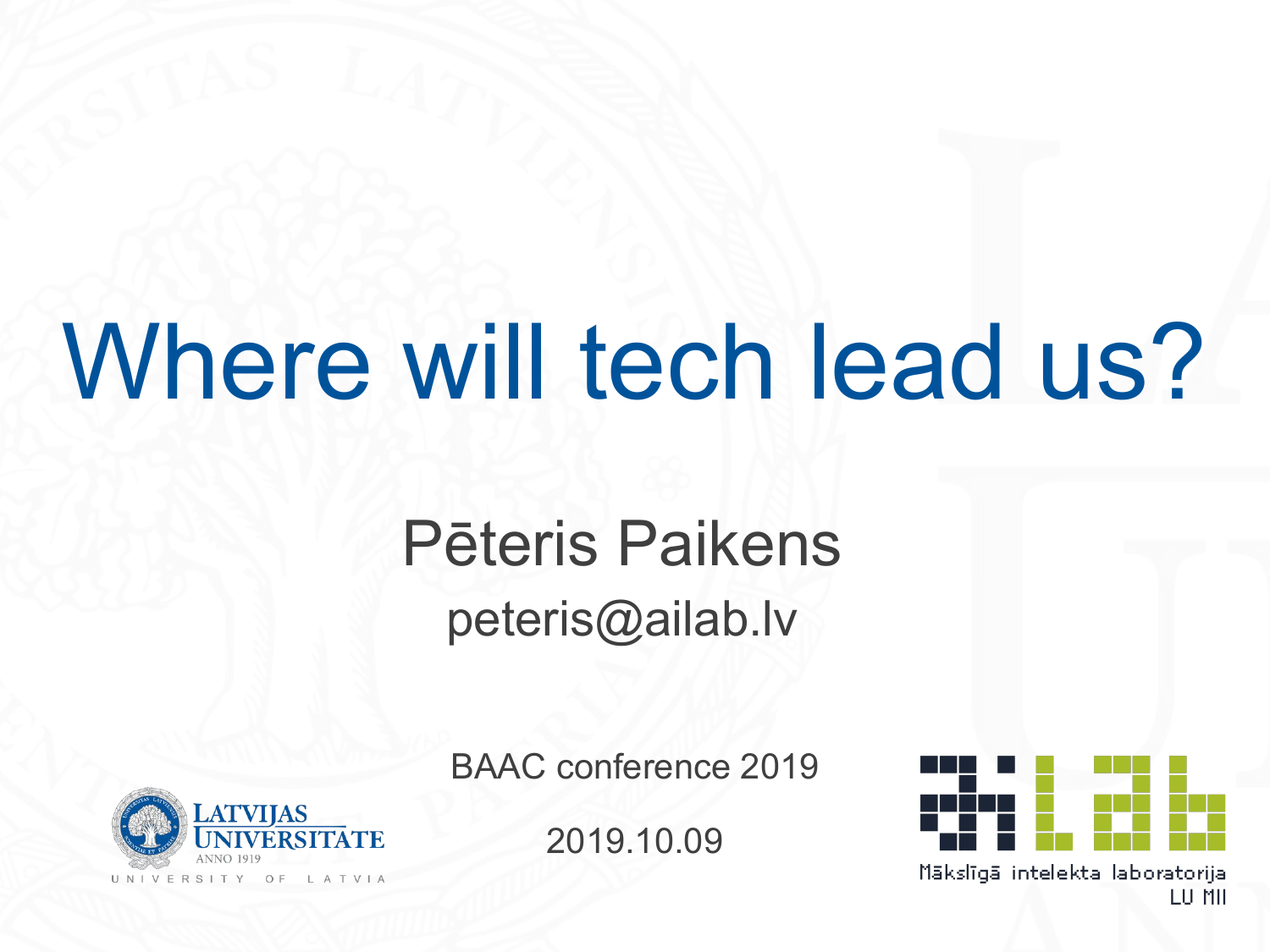### About me

#### Pēteris Paikens

Enthusiast of applied machine learning

- Natural language processing at UL IMCS
- Teaching machine learning at University of Latvia
- Consulting on ML applications for business needs

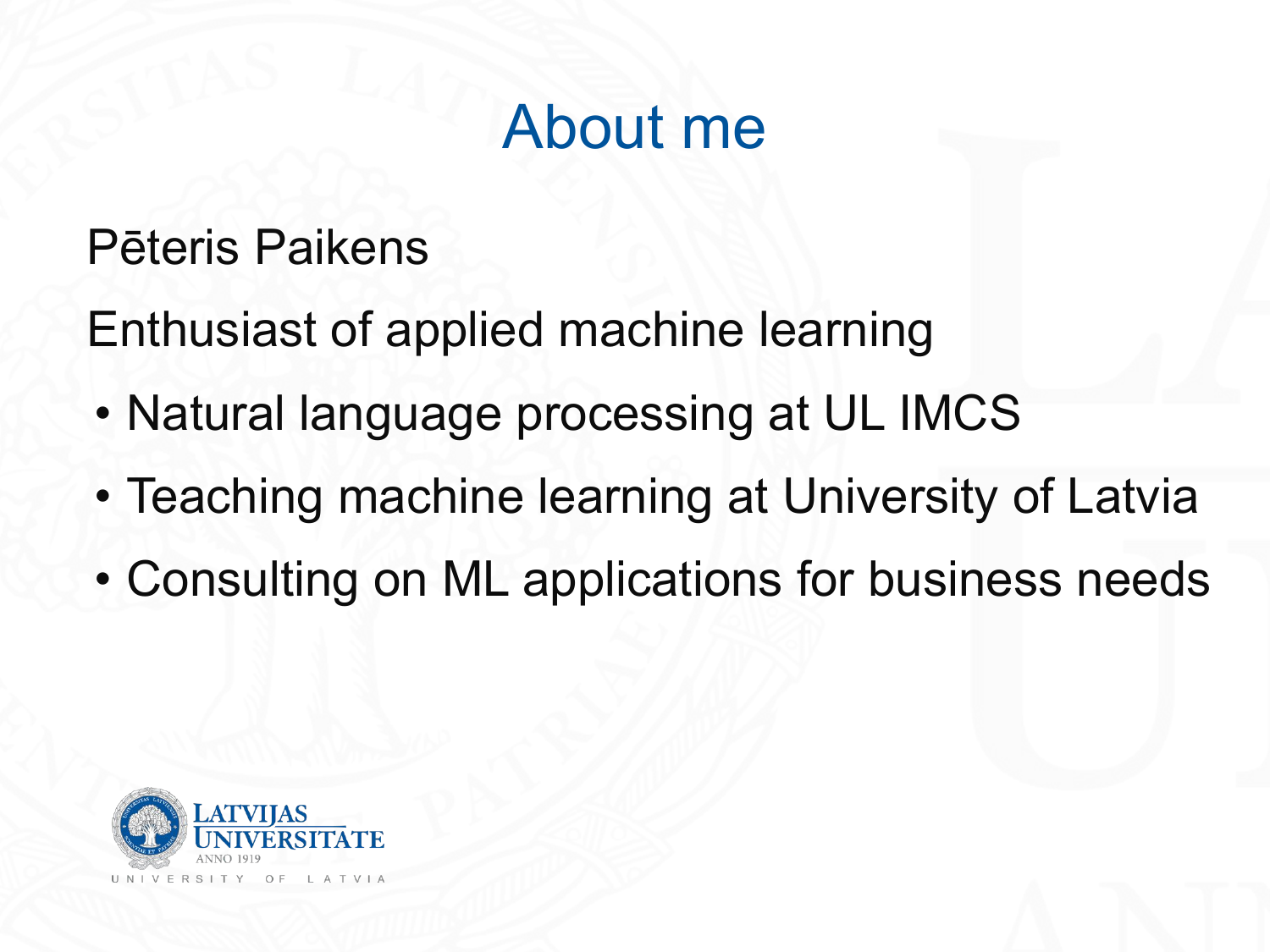## **WHERE WILL TECH LEAD US?**

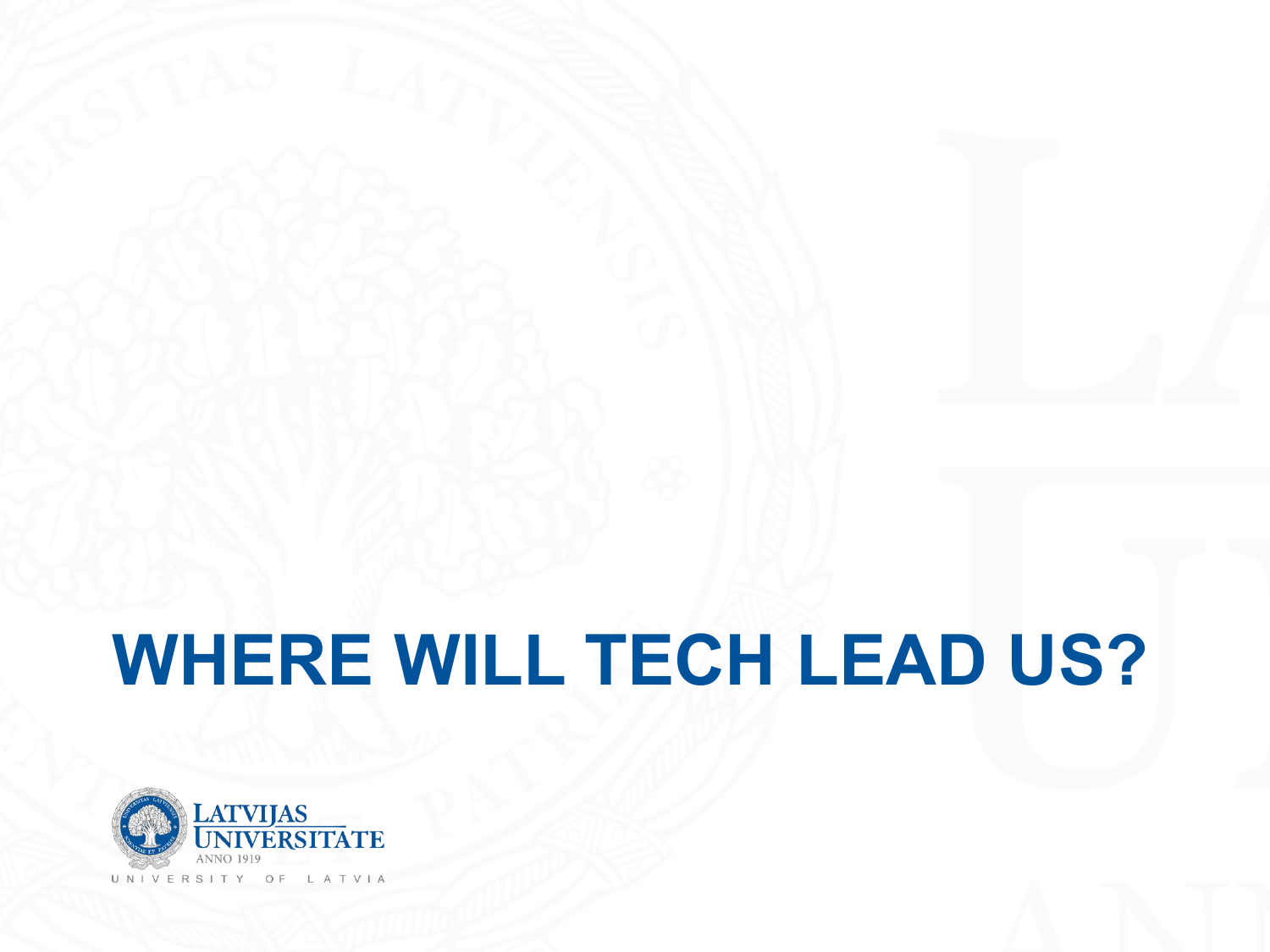### Agenda

- Some mid-term prospects of ML for audiovisual resources
- Speculation on future possibilities
- Risks of technology adoption

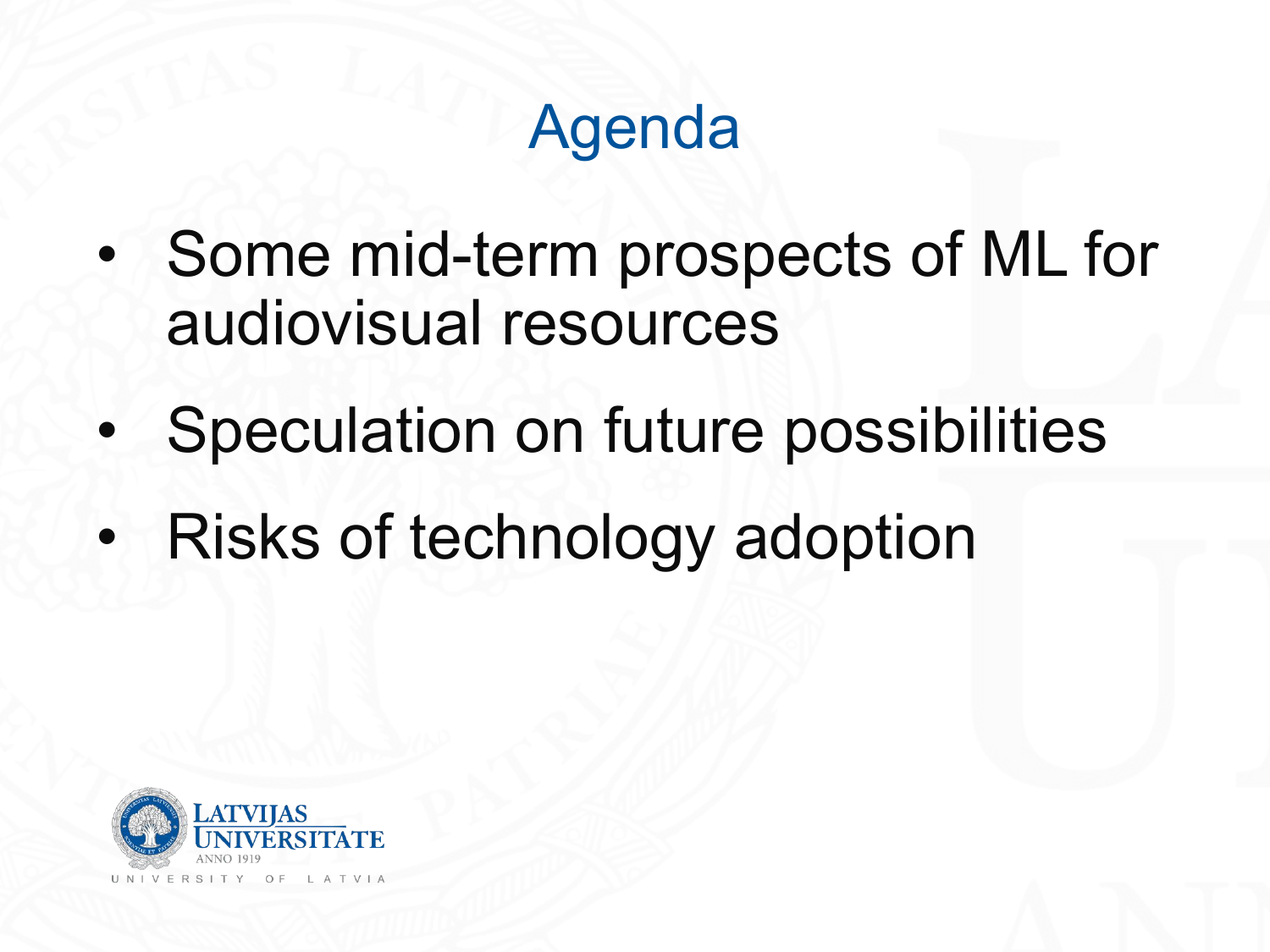### Technological readiness levels

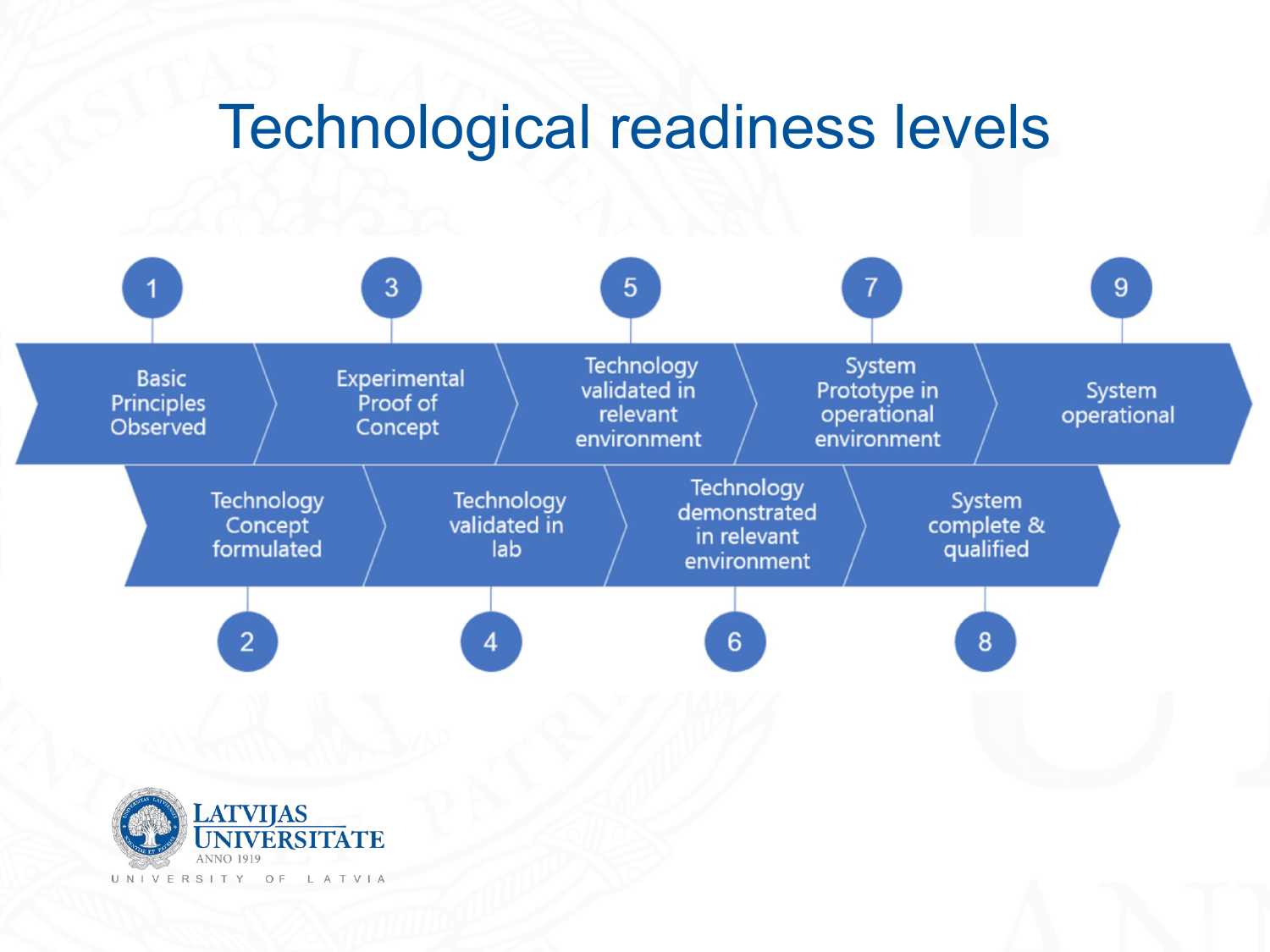## **VISUAL CONTENT RETRIEVAL**

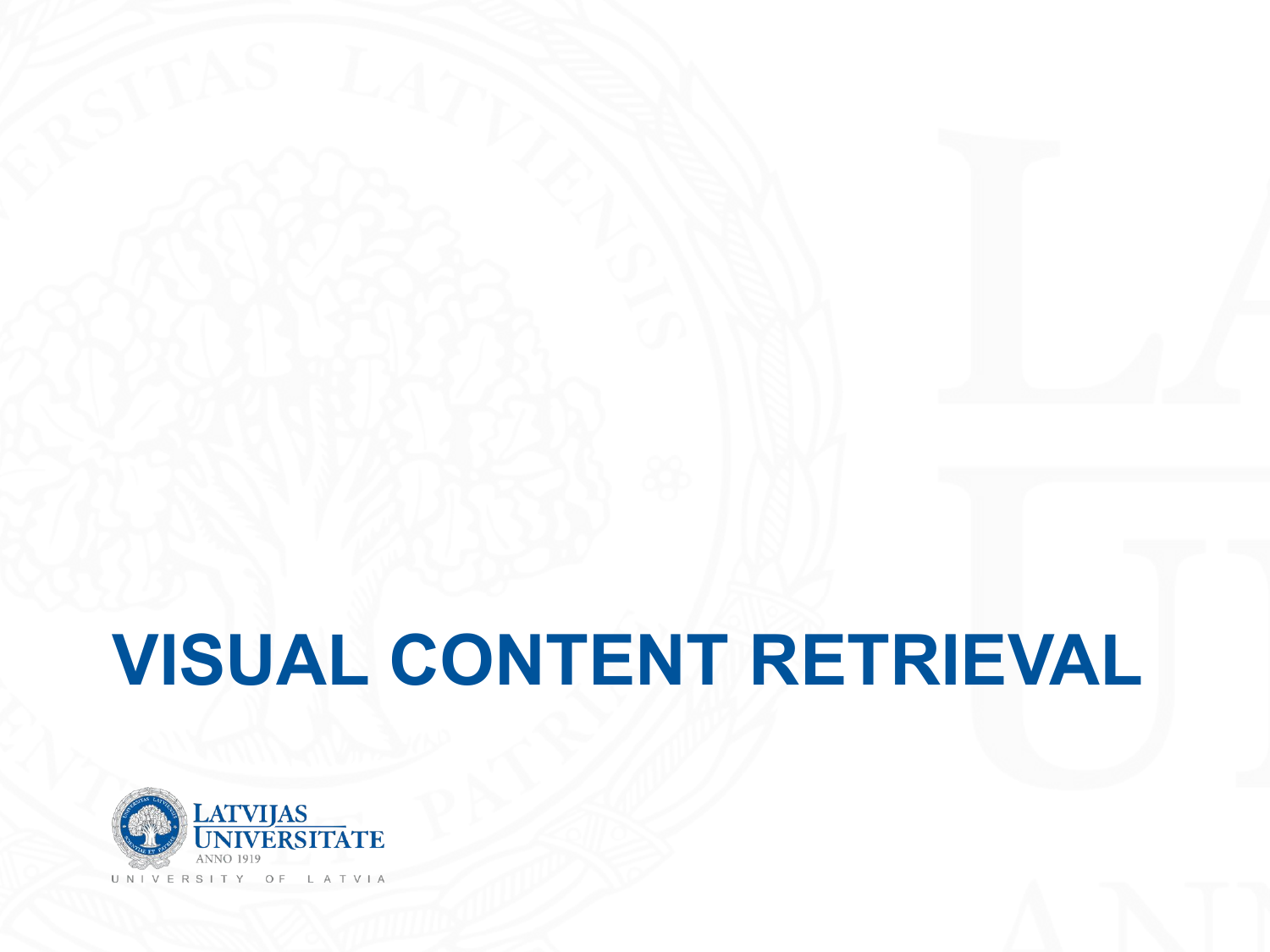### Image labeling - people

Large scale face recognition

- Was not reliable, but rapidly improving
- All photo **and video** mentions of some person
- Video timeline which frames include that person
- "Clustering" of unknown people in photos
	- Transfer of captions for lesser known people

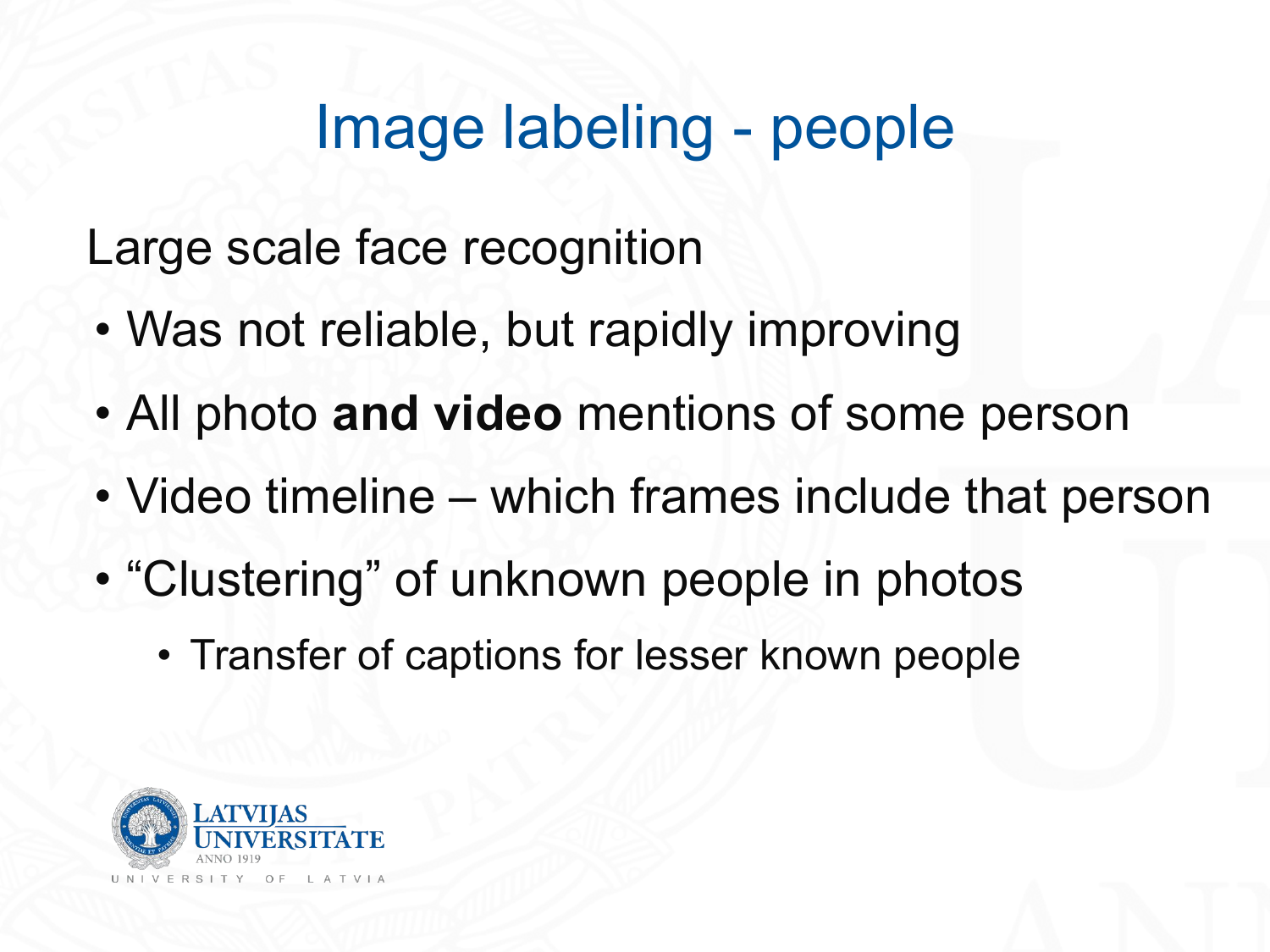### Image retrieval by example picture

- Personal connection is a very strong motivation
- It is possible to find people from a sample photo
- It is possible to find **similar** people as well
- What if you try to retrieve photos of people similar to every individual visitor?
- Historical study of "unimportant" people



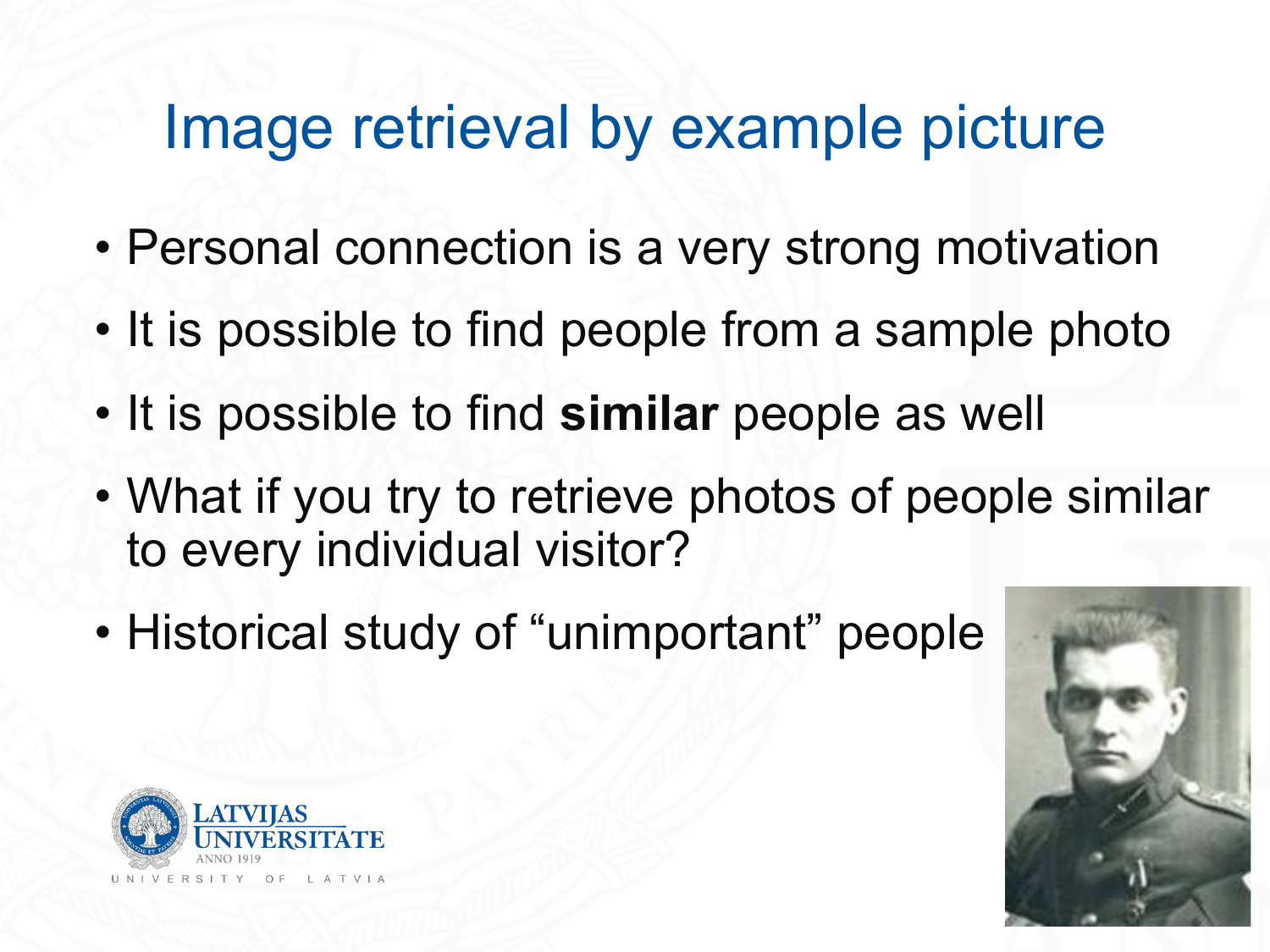### Descriptions – beyond manual labor

- We can generate reasonable descriptions
	- ... not always knowing what's important
	- … not always completely accurate
- Even poor transcripts are usable for searching!
- Not only for English!



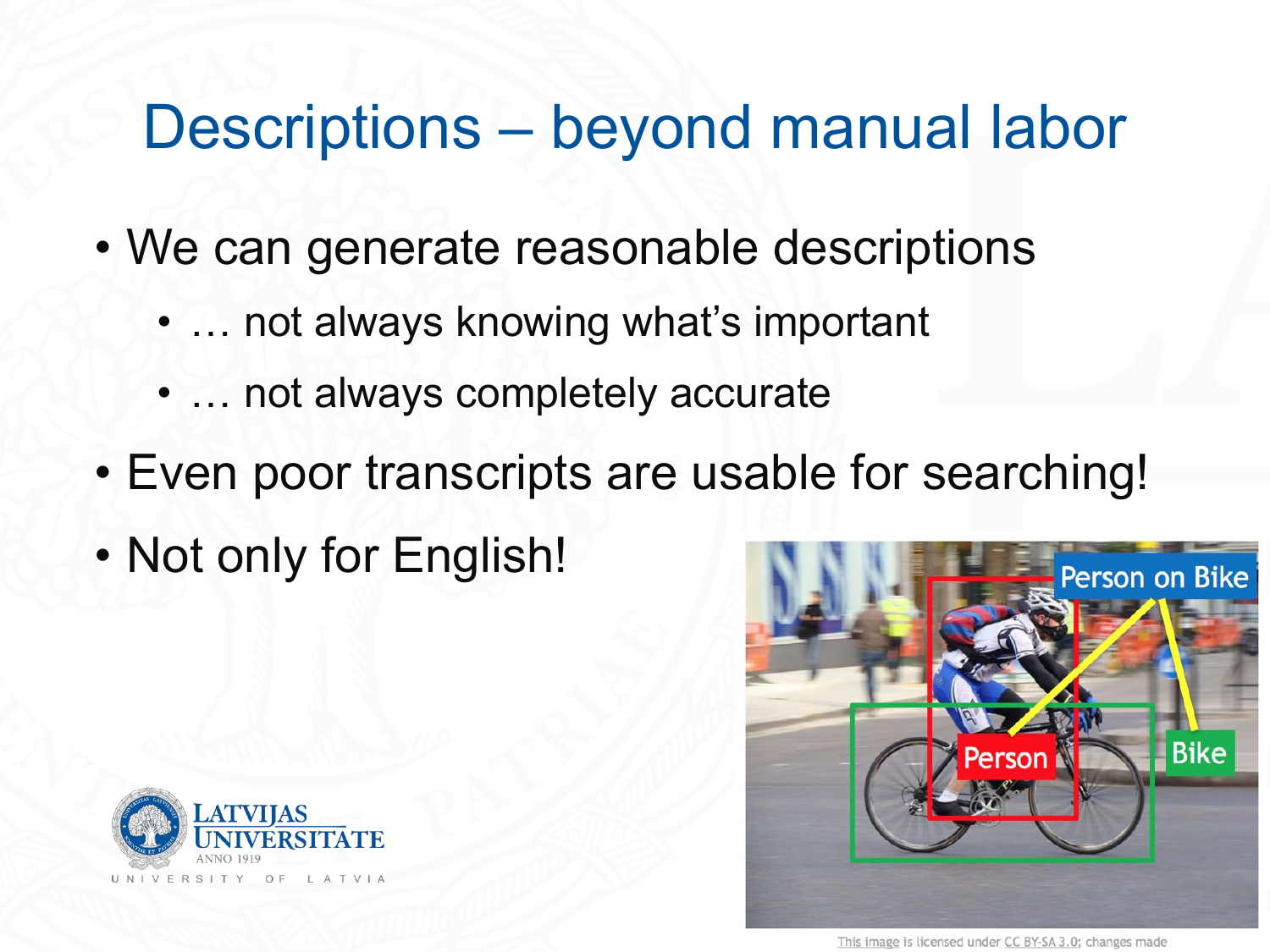### Domain specific image labeling

- Image labeling systems can be tuned!
	- Generic systems don't work on historical items
	- ... because of training on contemporary images
- Detection of specific uniforms
- Search of particular artifacts or landmarks

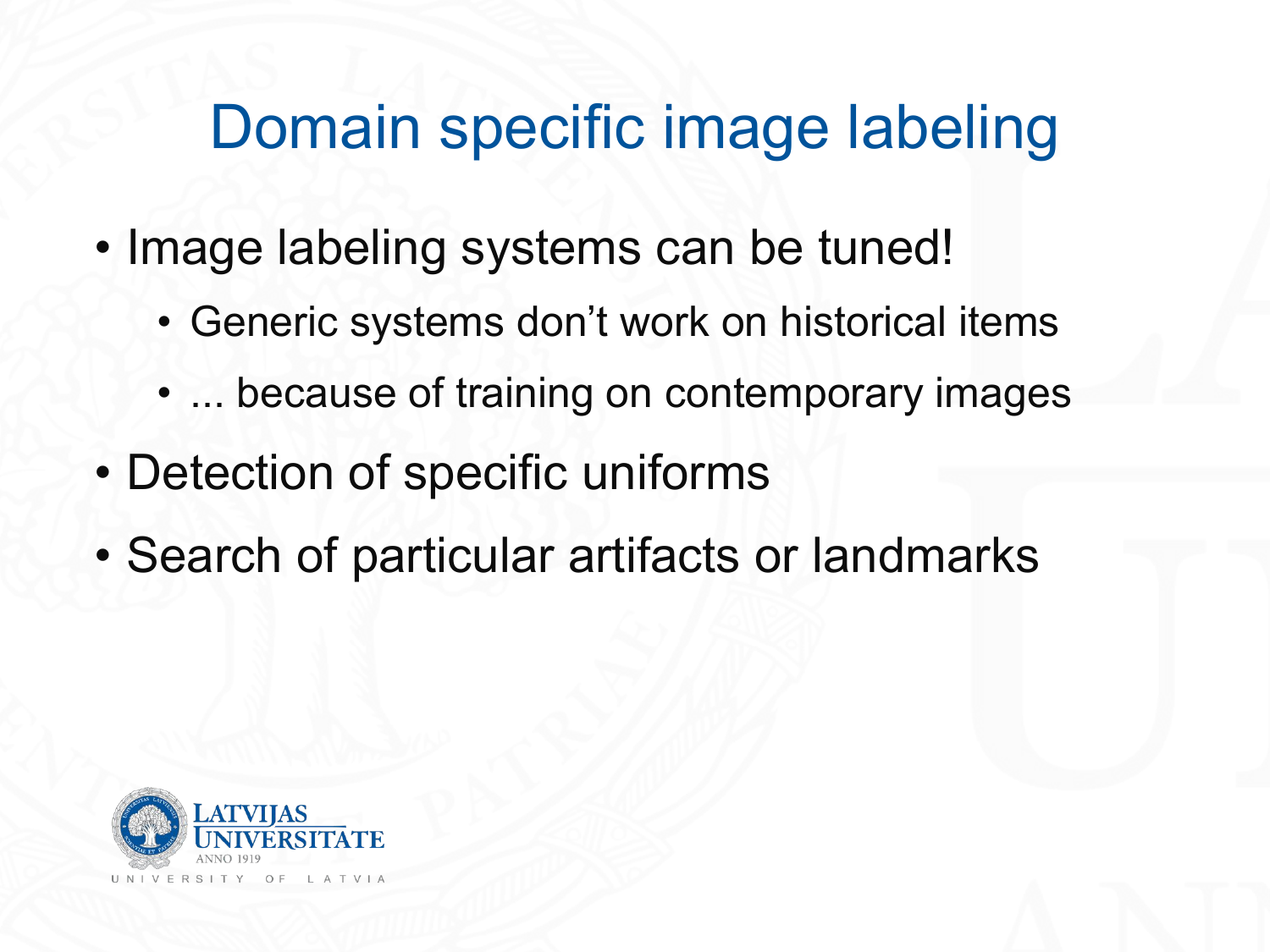### **AUDIO DATA ANALYSIS**

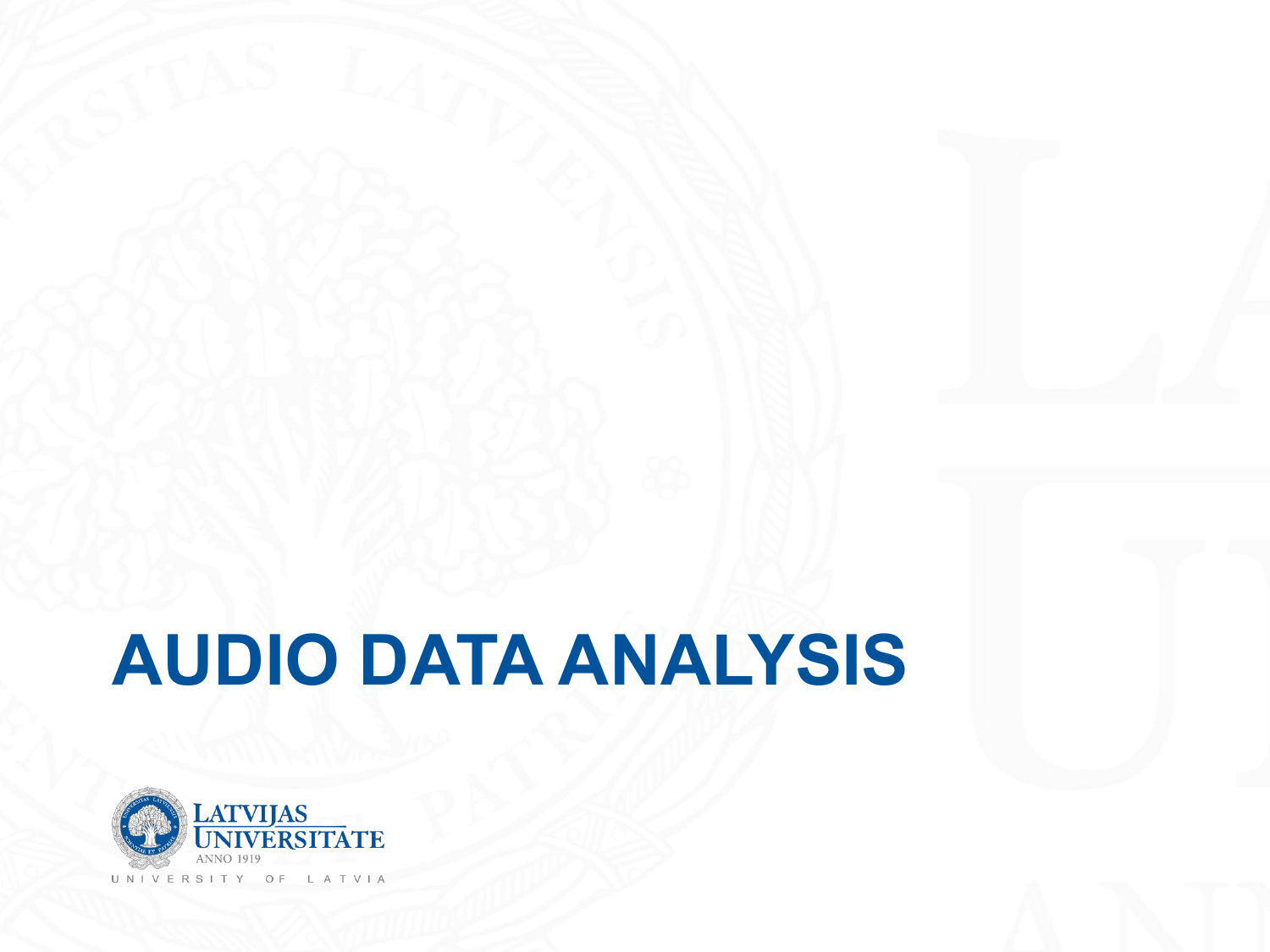#### Transcripts and diarization

- Making audio and video data effectively accessible requires transcripts
- Transcript (speech to text) quality is improving for less resourced languages
- It's possible to identify people by voice, and transcribe who said what
- It's possible to do **topic** clustering of transcript segments, not just search for keywords

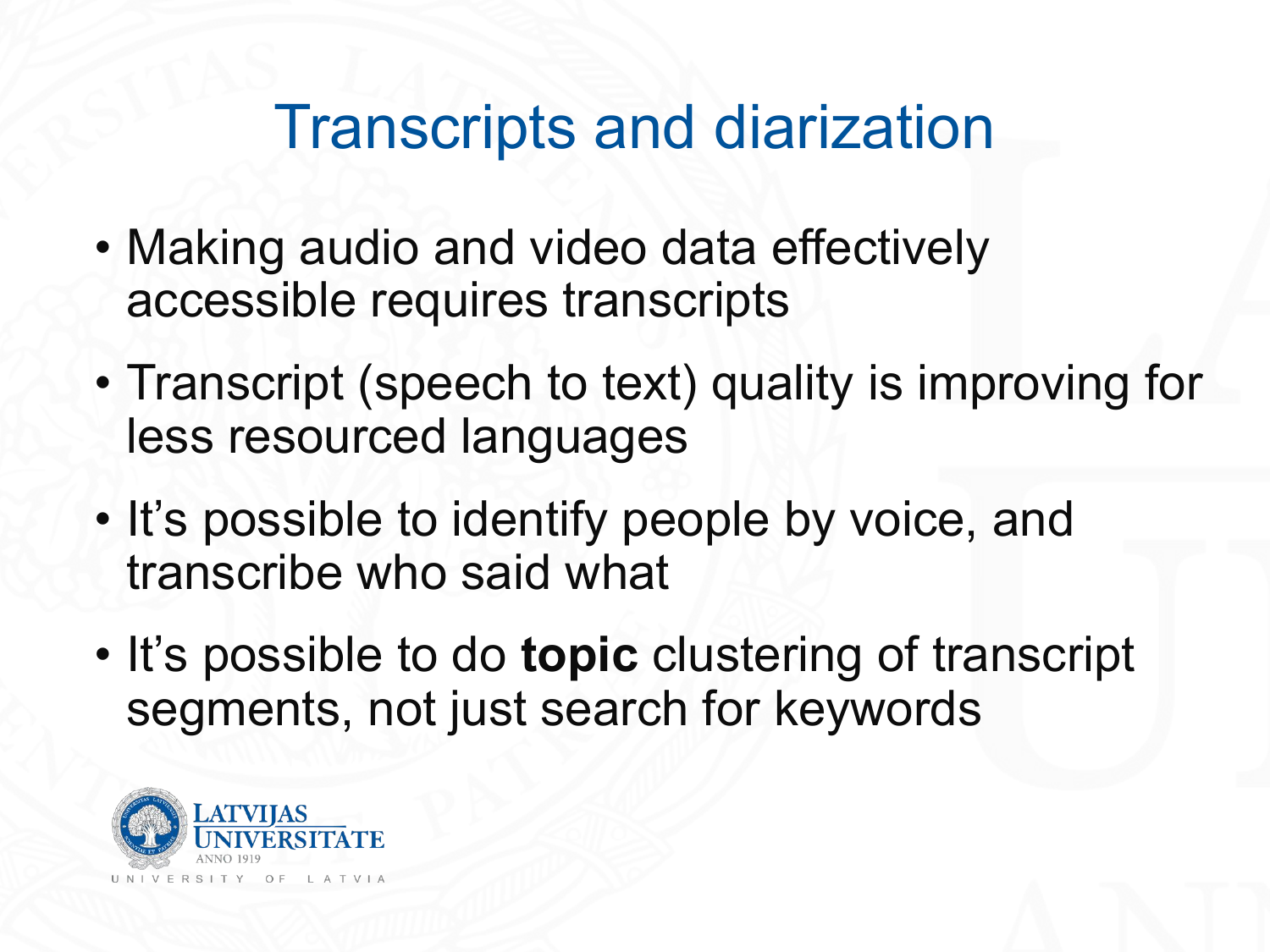### Speech synthesis for accessibility

- Lots of content has only textual descriptions
- Limited audio coverage due to cost issues
- Automation can scale audio descriptions cheaply!
	- Combined with translation if quality allows that

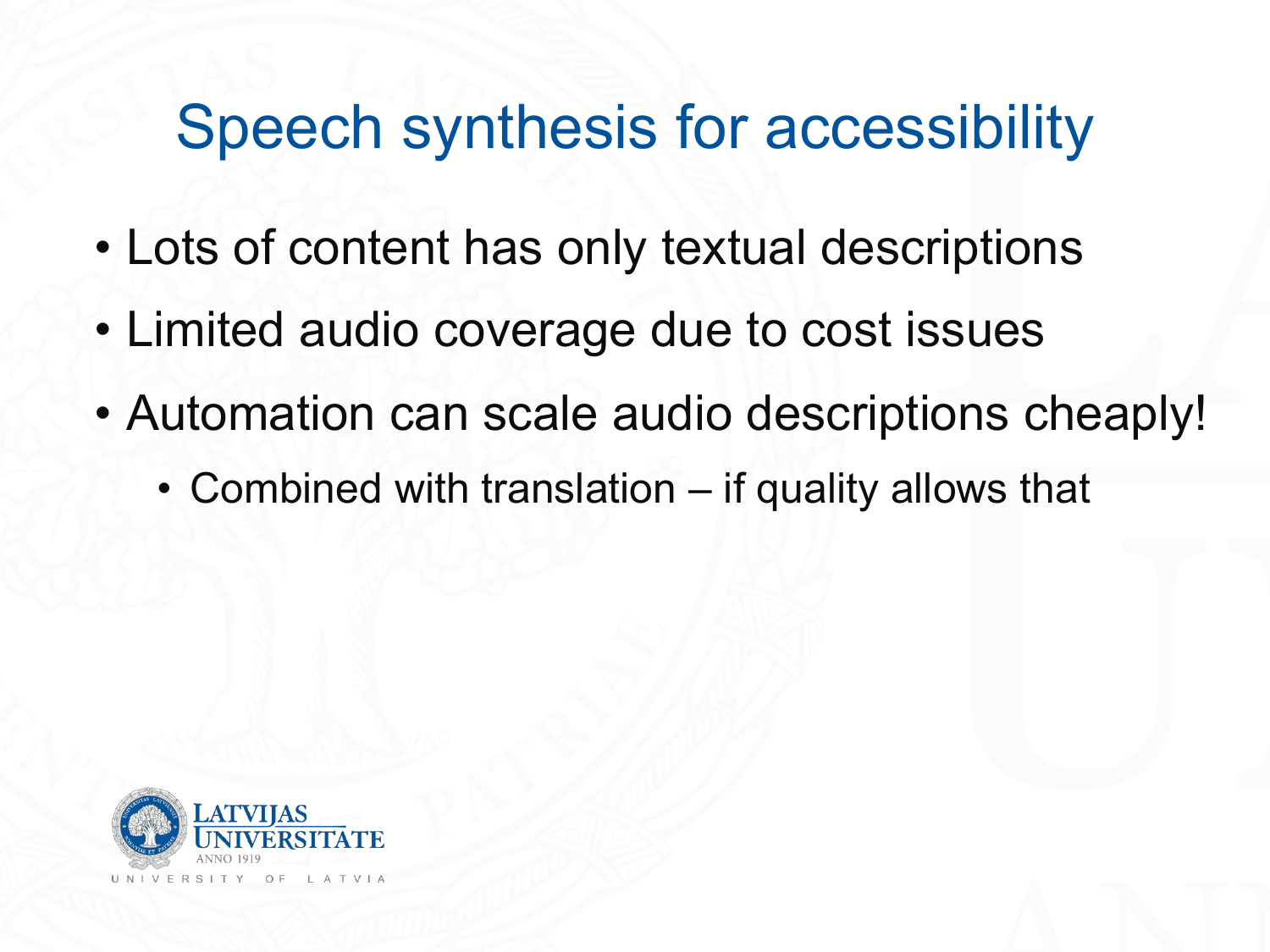### Interactive agents for QA

- Many visitors have the same simple questions
- Chatbot technology is slowly maturing
- Siri or Google might talk about your content
	- Standardized data formats would enable that

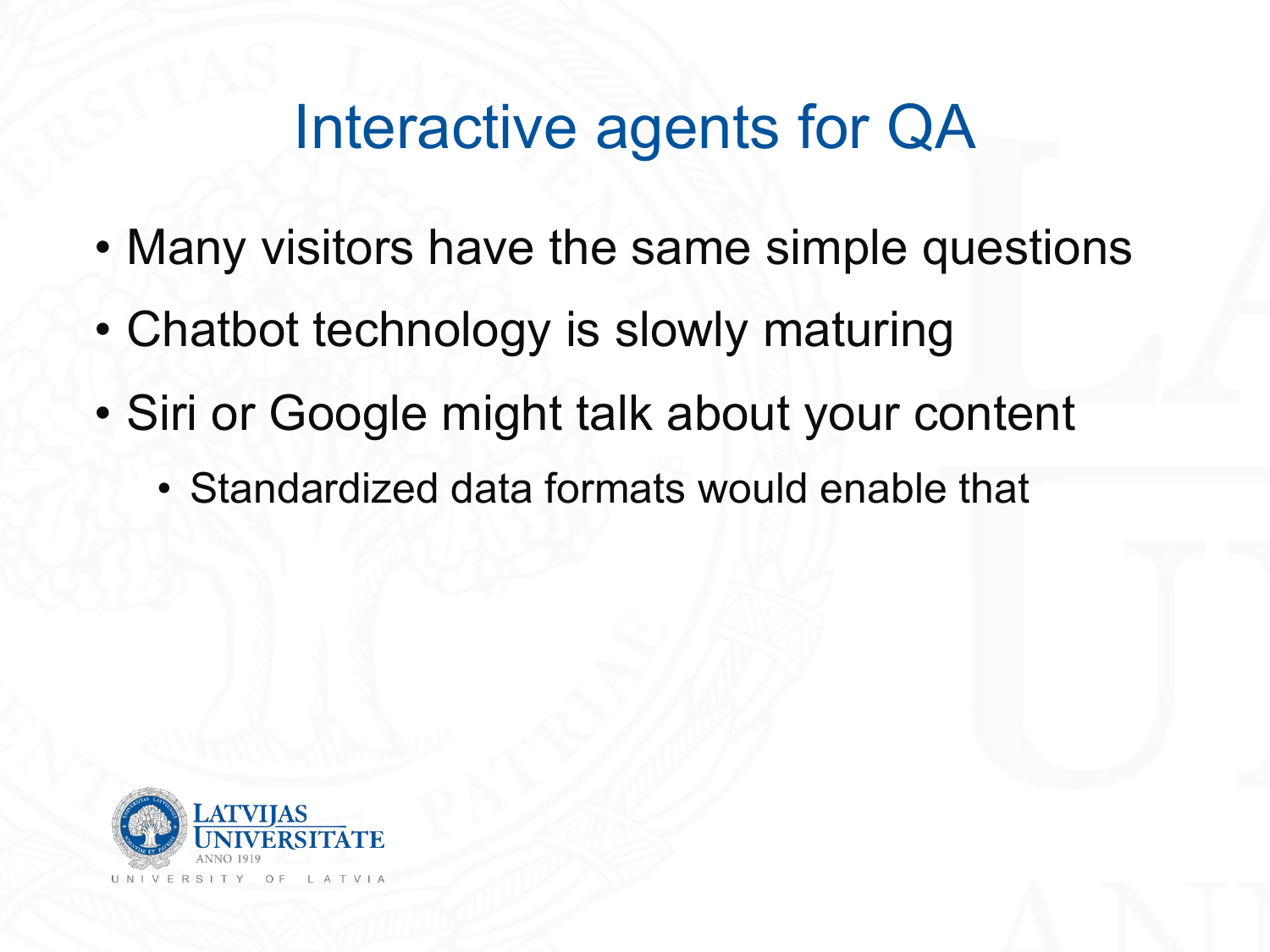## **CONTENT GENERATION**

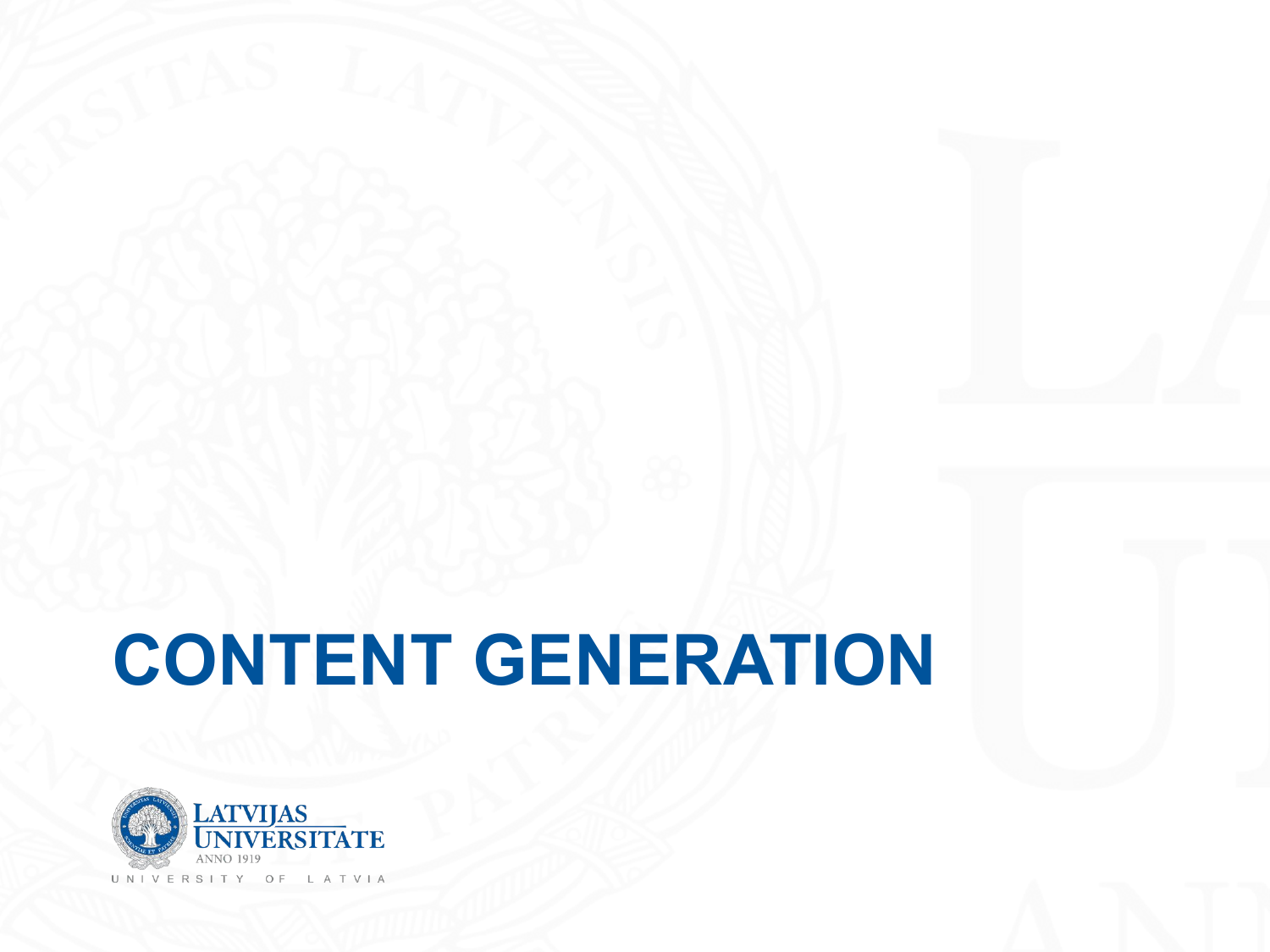#### Automated translations

- At some point, you can start **trusting** them
- 'Augmented reality' or customized screens

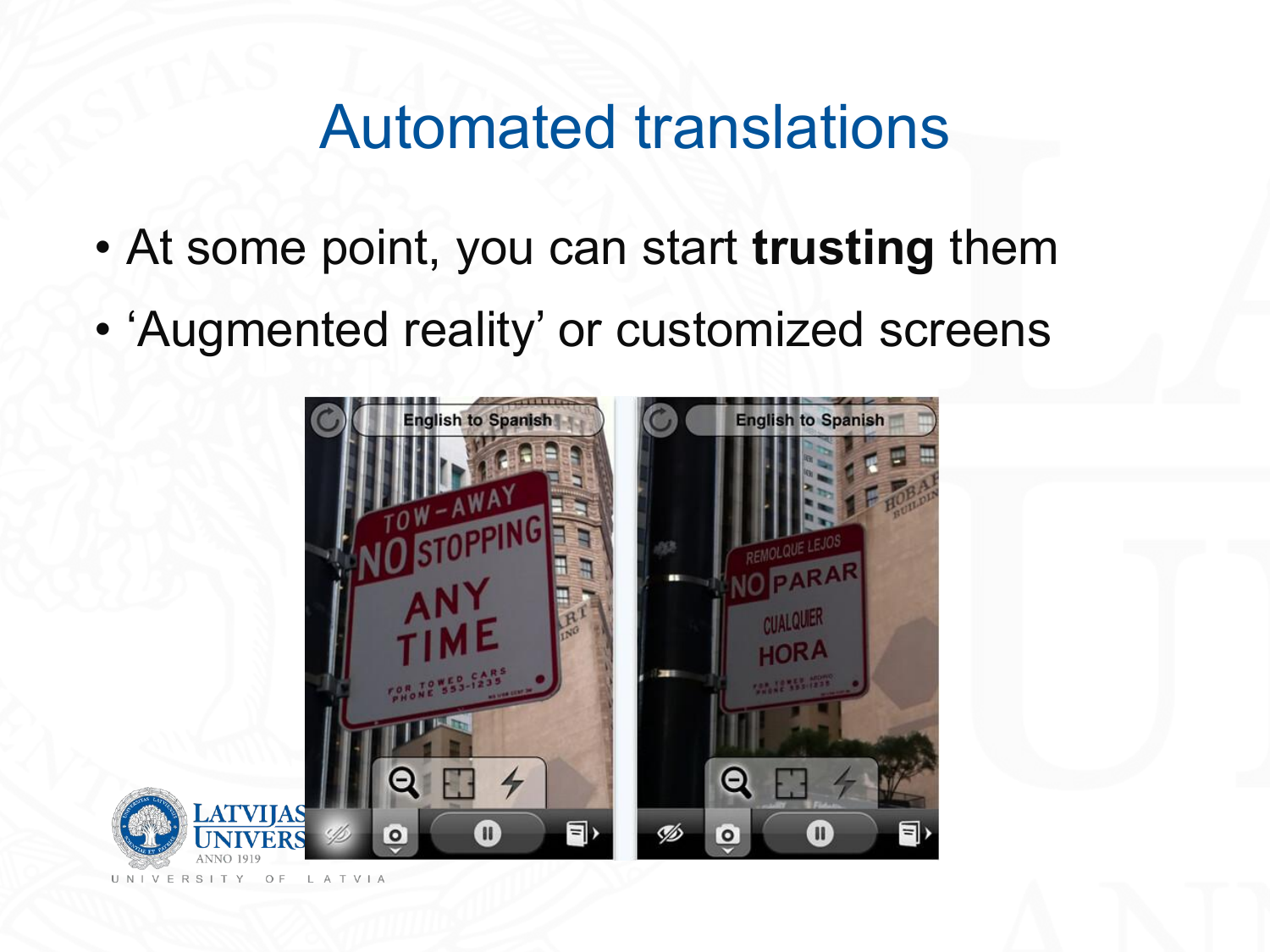### Fake video generation





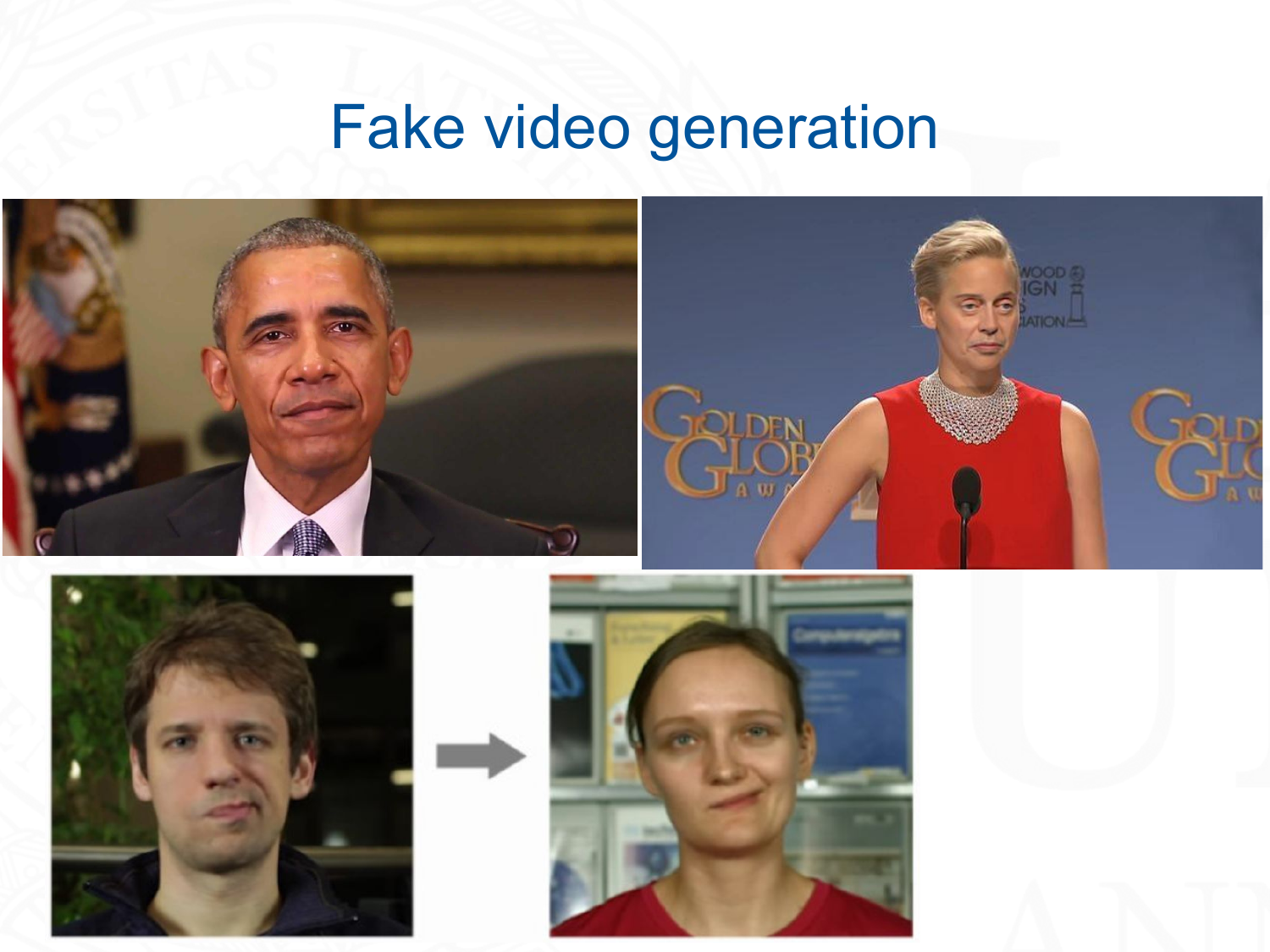### Positive use of DeepFakes

- Video 'face swapping' technology is here
	- Requires some video data of target person
- Content delivered by historical figures ?
	- Fake "talking heads" matching real people
	- Translated historical speeches, with an illusion of presence and reality

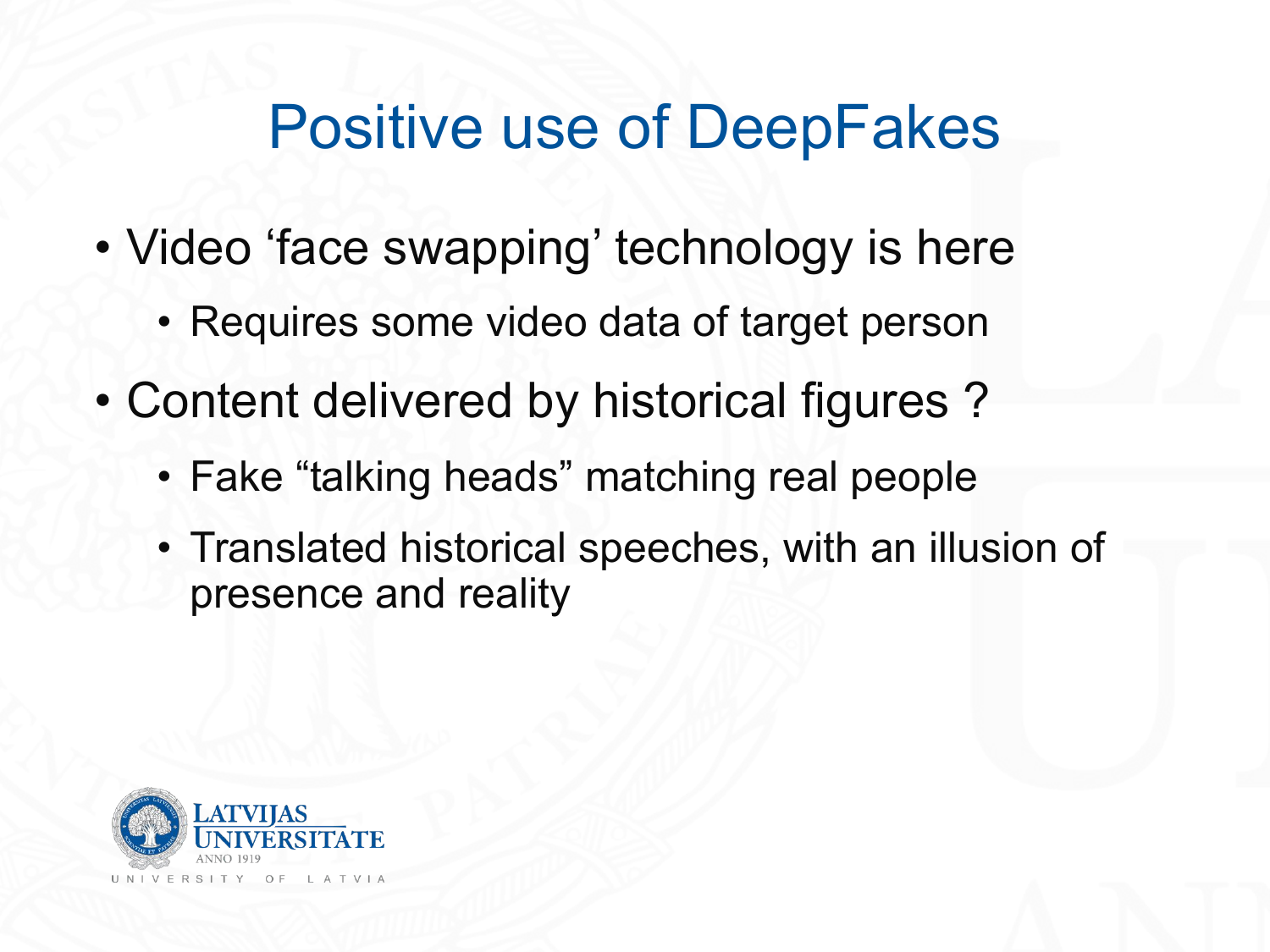## **RISKS OF TECHNOLOGY ADOPTION**

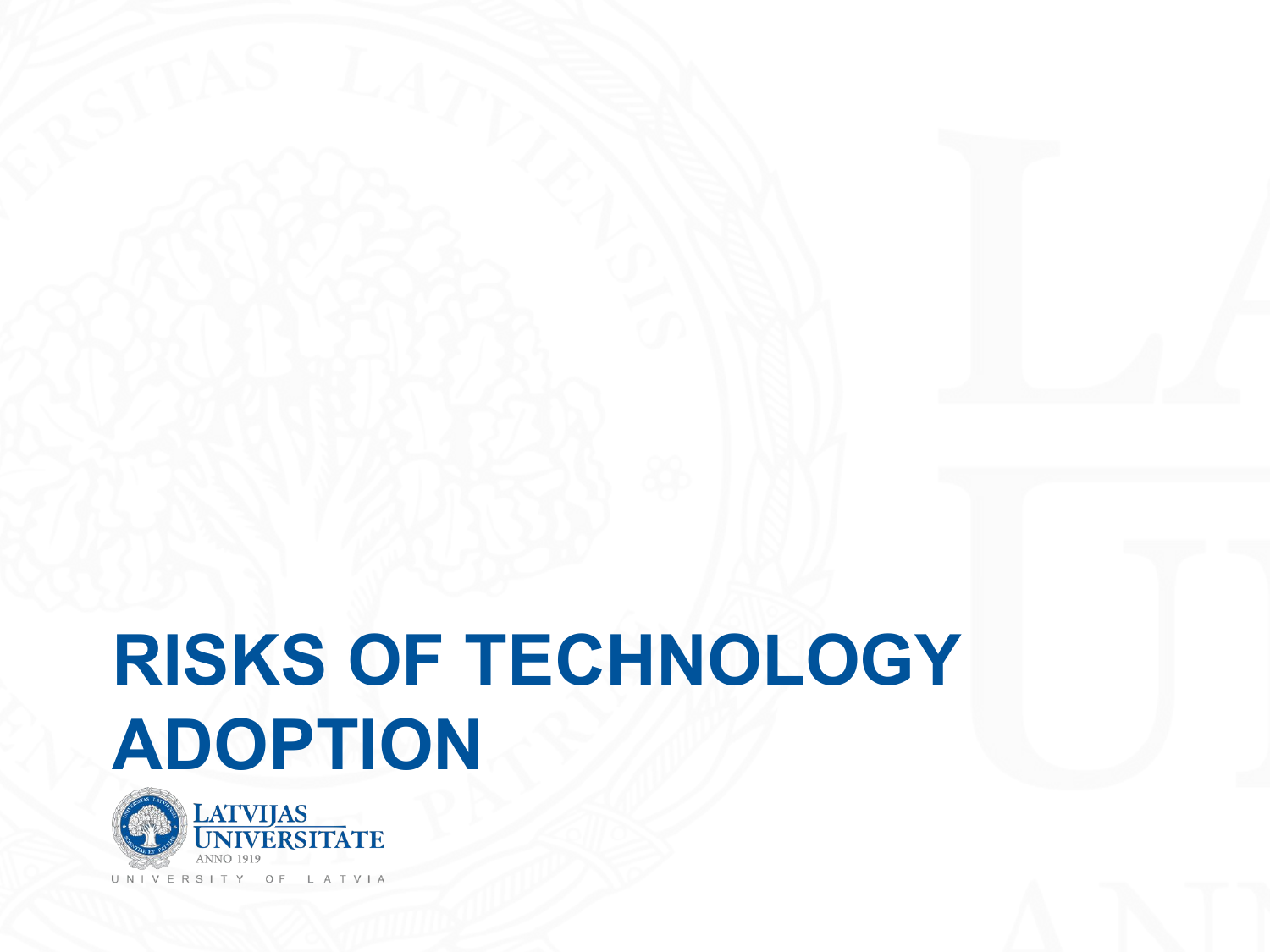### Expect tech to be unfair

- Data and research is not fairly balanced
- *• Bleeding edge* technology will work unevenly
- Features will fail for underrepresented minorities
- ML is a mirror that reveals ugly stereotypes What can you do?
- Be aware of the limitations and risks
- Wait for technology to mature

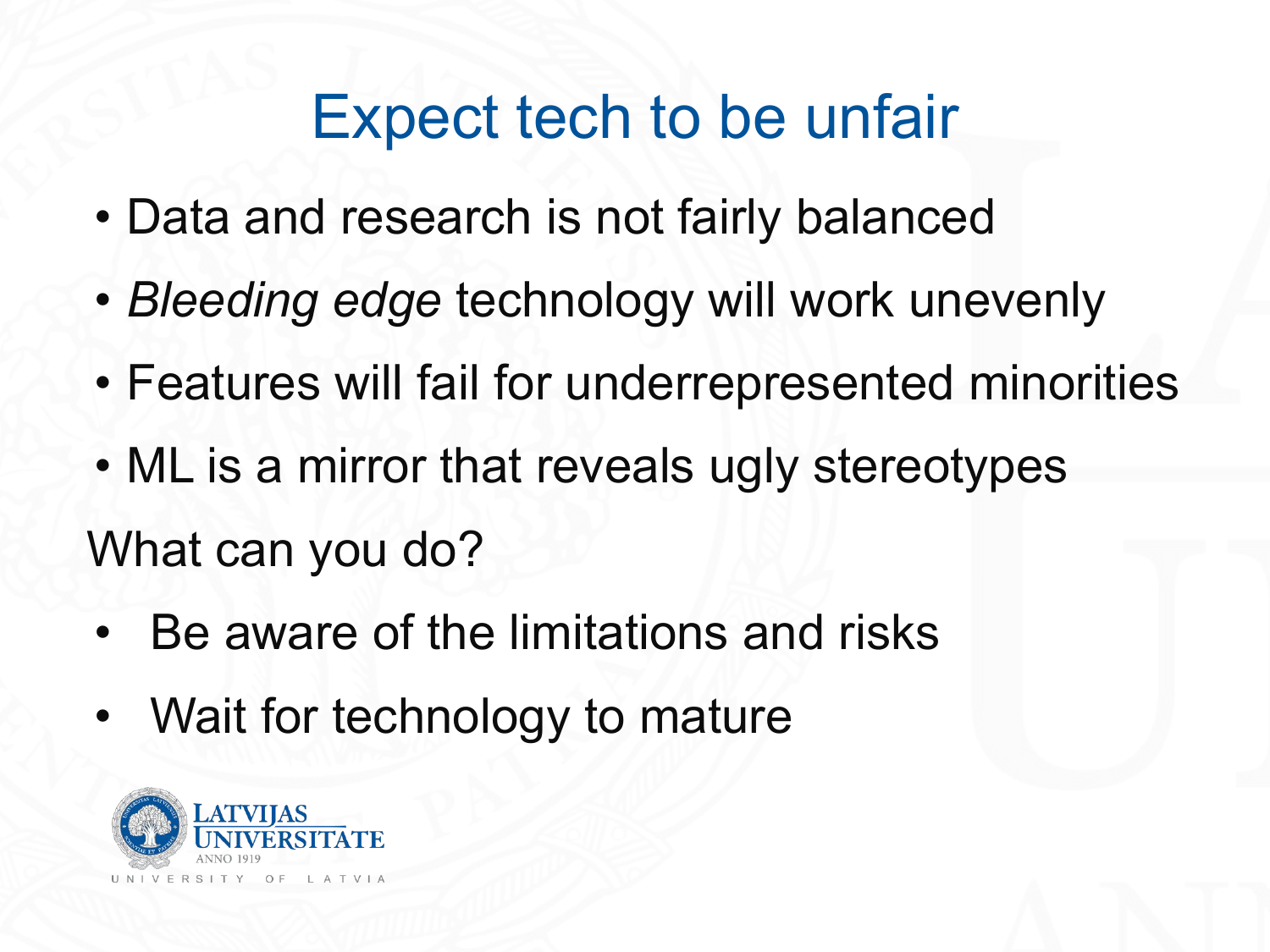#### Accessibility and convenience

Inconvenient resources get ignored

- If you digitize **some** data… the rest 'disappears'
- People will use only the annotated subsets
- Automation is the key to have **all** data searchable

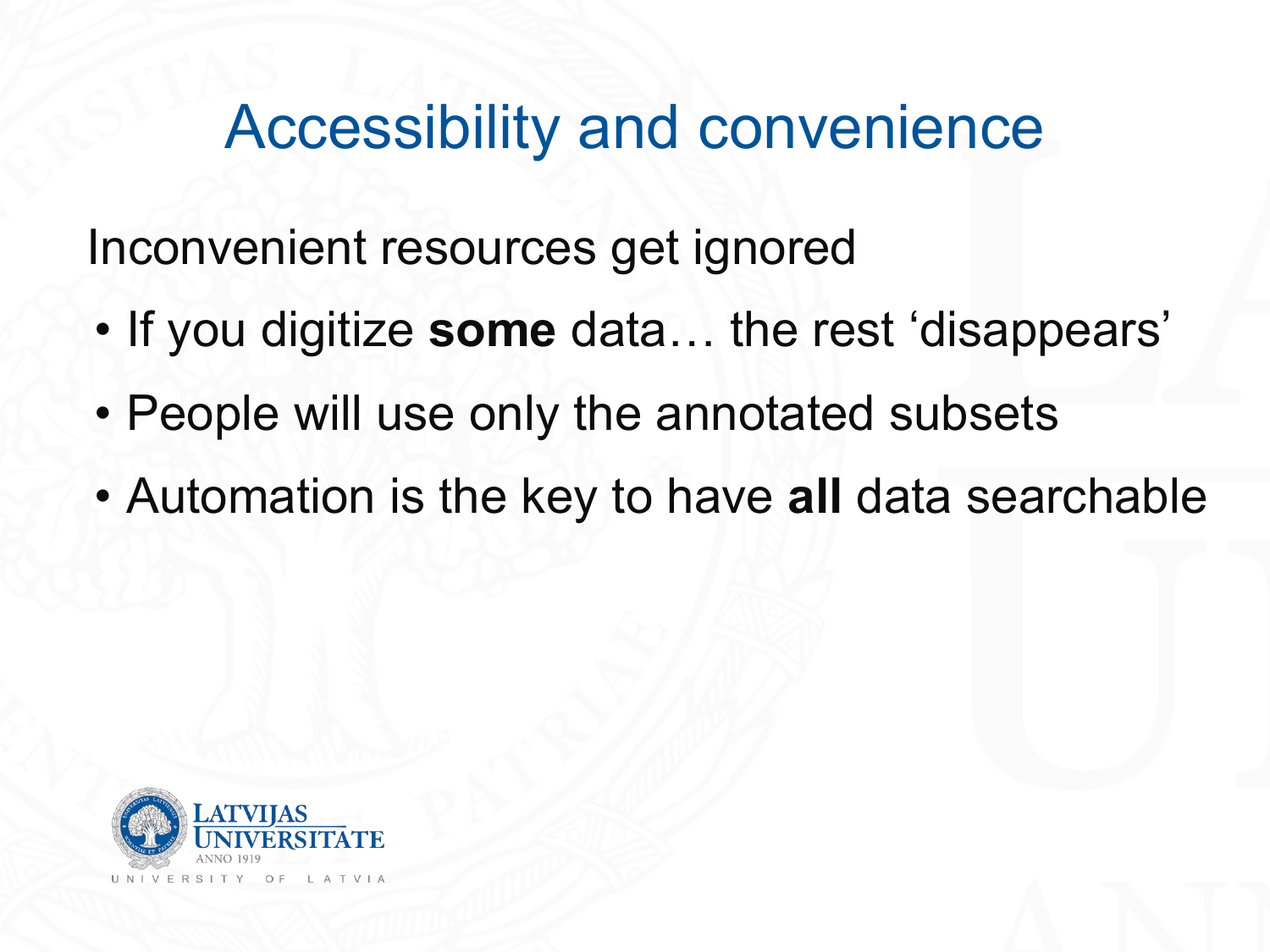### How does automation look like?

Almost never fully replacing humans

- Helping employees to do more, faster
- Taking over *part* of a job with human supervision
- Allowing customers to serve themselves
	- Crowd recommendations vs expert curation

Quality often gets sacrificed in the process!

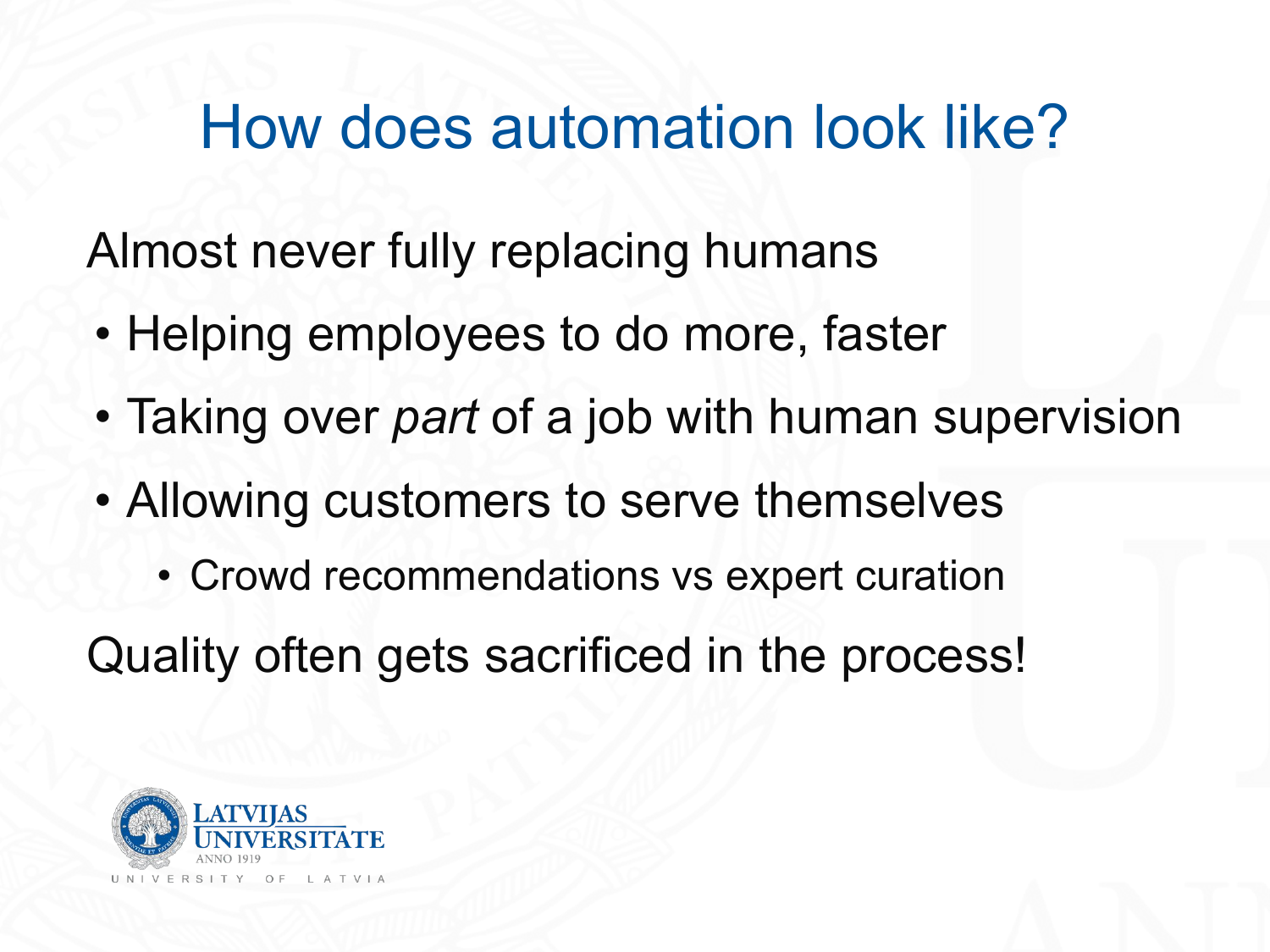### Automation of human labor

#### **Will be automated**

- Many employees doing the same task
- Decisions with structured, uniform guidelines
- Repeated similar cases
- Still requires qualified, highly paid people

#### **Less likely to be automated**

- A single employee doing many different tasks
- Individual opinion, empathy, '*human touch'*
- Each case is unique
- Can be done by anyone